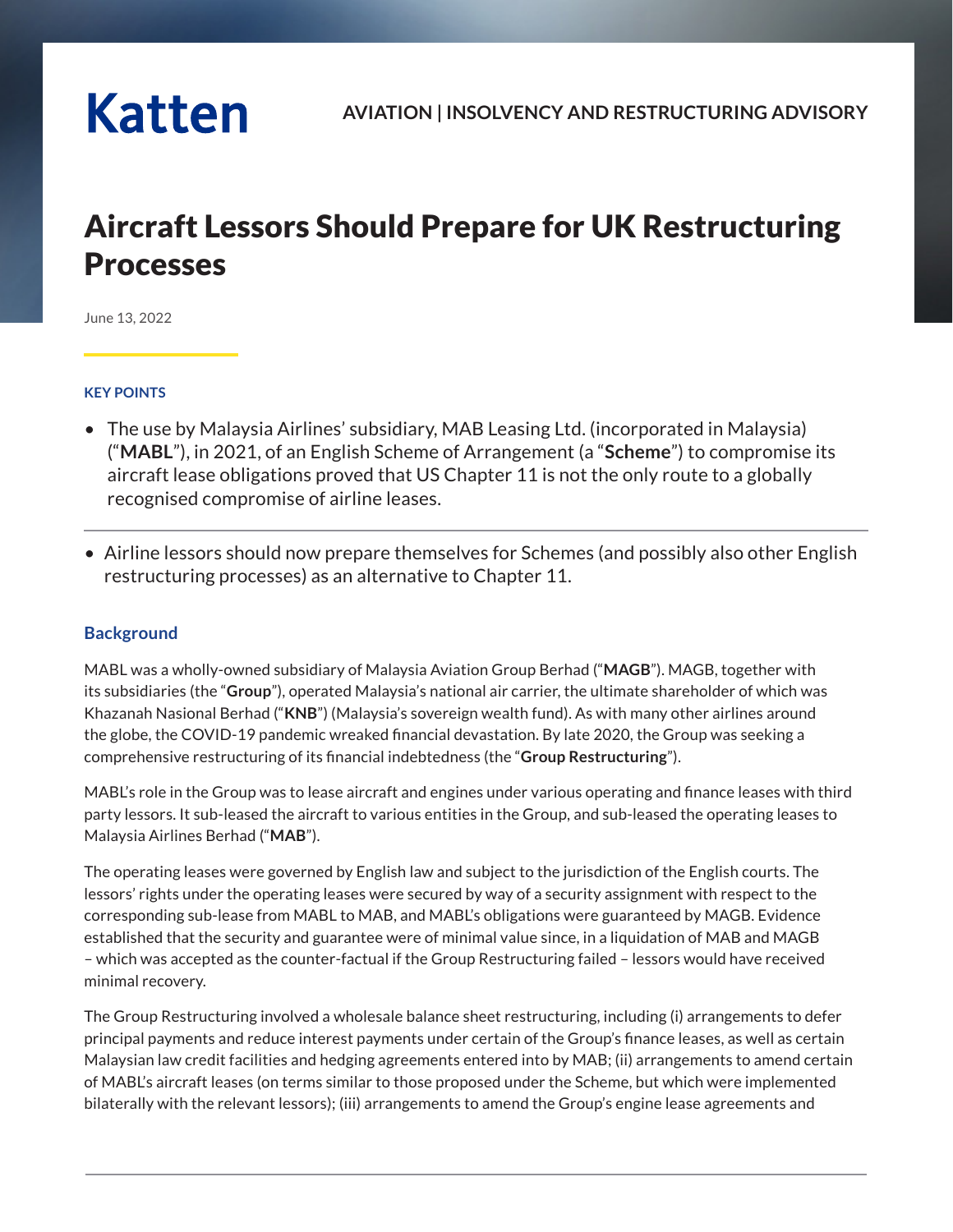maintenance and service contracts to align with market rates, the Group's cashflow requirements and its revised long-term business plan; (iv) various arrangements with entities related to the Government of Malaysia; and (v) a substantial equity injection by KNB and the capitalisation of existing shareholder loans advanced by KNB.

Regarding the restructuring of MABL's operating leases, it undertook bilateral negotiations, but only succeeded in securing agreement from a relatively modest portion of its lessors. To encourage agreement from the remaining 44 lessors (the "**Scheme Creditors**") in respect of 52 aircraft, MABL proposed the Scheme. The Scheme was interconditional with the wider Group Restructuring.

# **Schemes of Arrangement and Restructuring Plans in the UK**

#### *Schemes of Arrangement*

For those unfamiliar, Schemes are a statutory procedure under Part 26 of the Companies Act 2006 (UK) ("**Companies Act**"). It enables a debtor company to reach a binding compromise or arrangement with its members or creditors (or any class of them). The debtor company does not file for insolvency: it is not, in this sense, an insolvency proceeding under the Insolvency Act 1986 (UK).

In the context of a financial restructuring, the debtor company invites a class (or classes) of creditors to consider and vote on a proposal for compromise of indebtedness. If a majority in number and 75 percent in value in attendance vote in favour, the proposal will, subject to court sanction, be imposed on the entire class, even if they did not vote or voted against (known as "**intra-class cramdown**").

The role of the court is fairly light touch. Firstly, at a so-called convening hearing, the court determines whether to allow the company to convene the creditor meeting(s) to vote on the scheme. At this stage, the court primarily considers matters of jurisdiction and class composition. Next, if and when the creditors vote in favour of the Scheme, there will be a second hearing at which the court determines whether to sanction the Scheme. There is an opportunity at this hearing for dissenting creditors to object on grounds such as fairness.

# *Restructuring Plans*

In 2020, a new statutory process for facilitating compromise of indebtedness came into law in the guise of Restructuring Plans under Part 26A of the Companies Act.

There are three principal respects in which the Restructuring Plan differs to a Scheme:

- Firstly, there is no majority in number threshold for voting purposes; only 75 percent in value.
- Secondly, it is only available to a company to assist it with its "financial difficulties."
- Thirdly, it facilities "cross class cramdown", not dissimilar to Chapter 11 of the US Bankruptcy Code. The court may sanction a Restructuring Plan even if not duly voted by all classes, provided two conditions are satisfied. Firstly, none of the members of the dissenting class would be worse off than in the "relevant alternative" (being the most likely to occur in relation to the company if the Restructuring Plan were not sanctioned). Secondly, the Restructuring Plan has been approved by at least one class who would receive payment or have a genuine economic interest in the company in the "relevant alternative." This differs from the "absolute priority" test in a US Chapter 11 for applying cross class cramdown.

Restructuring Plans have thus been coined "Chapter 11 Lite."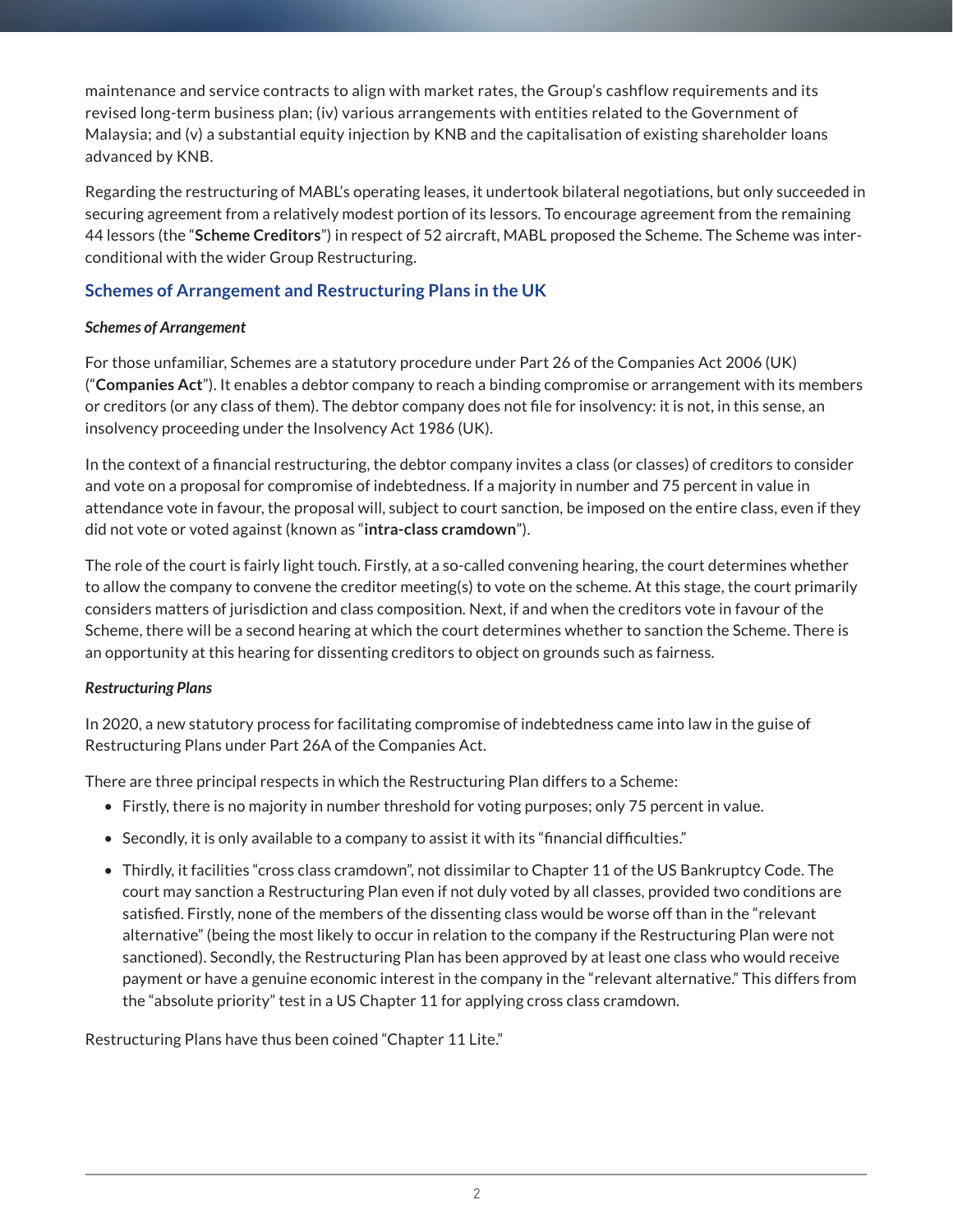#### **Terms of the MABL Scheme**

In the MABL Scheme, each Scheme Creditor was offered two principal options: (1) to continue to lease the aircraft to MABL at a revised rent, adjusted in line with market terms (with additional optionality to receive a higher rent in return for a contingent deferral, and regarding lease extensions) with all other material terms remaining unchanged; or (2) to terminate the operating lease and take back the aircraft and receive a one-off payment exceeding the upper end of the expected return in a liquidation of MABL.

#### **Cape Town Convention and Insolvency Arrangements**

One question that arose was whether the Scheme was impacted by the Cape Town Convention.

The Operating Leases were subject to the International Interests in Aircraft Equipment (Cape Town Convention) Regulations 2015 (SI 2015/912) (UK) (the "**UK Cape Town Regulations**"). The UK Cape Town Regulations ratified certain provisions of the Cape Town Convention and associated Protocol to the Cape Town Convention on matters specific to Aircraft Equipment.

The UK Cape Town Regulations provide for the consequences of an "insolvency-related event" occurring in respect of a party to a regulated agreement, and the rights and remedies available to the creditor in those circumstances.

It is principally because of experts' concerns surrounding Schemes being an "insolvency-related event" that it took until 2021 for a Scheme to be put to the test in respect of agreements regulated by the UK Cape Town Regulations. The concern, in particular, was that if a Scheme did constitute an "insolvency-proceeding", the cramdown feature would likely be in contravention of the right of each lessor to consent to a proposal to amend its lease terms.

In short, the consequence of an "insolvency-related event" occurring in respect of a party is two-fold: (1) no obligation of the debtor under the agreement may be modified without the consent of the creditor; and (2) a lessor is entitled to terminate the lease, claim repossession and receive a termination fee by way of damages.

An "insolvency-related event" means "(i) the commencement of insolvency proceedings or (ii) the declared intention to suspend or actual suspension of payments by the debtor where the creditor's right to institute insolvency proceedings against the debtor or to exercise remedies under the UK Cape Town Regulations is prevented or suspended by law or State action." "Insolvency proceedings" means "liquidation, bankruptcy, sequestration or other collective judicial or administrative insolvency proceedings, including interim proceedings, in which the assets and affairs of the debtor are subject to control or supervision by a court (or liquidation committee)."

#### **What Are Some of the Questions a Lessor Should Be Asking?**

#### *Does a Scheme Constitute an "Insolvency Proceeding" Under the UK Cape Town Regulations?*

Although the court did not settle the question, it referred to MABL counsel's "powerful arguments" that a Scheme was not an "insolvency proceeding." The principal arguments are that Schemes are a creature of English corporate law, not insolvency law and, unlike an administration or liquidation under the Insolvency Act 1986 (UK), a Scheme does not result in moratorium on creditor action – the directors stay in office and the company continues in operations as normal.

There were two reasons the court did not need to decide the point. Firstly, 100 percent of the lessors agreed on the terms, and therefore cramdown was not in issue. Secondly, the terms of the Scheme included an option for a dissenting lessor to terminate its lease, claim repossession and receive a termination fee by way of damages in excess of the *de minimis* dividend it would have received in a liquidation. (The court accepted MABL's evidence that, absent the Scheme, a liquidation would have been the realistic alternative.)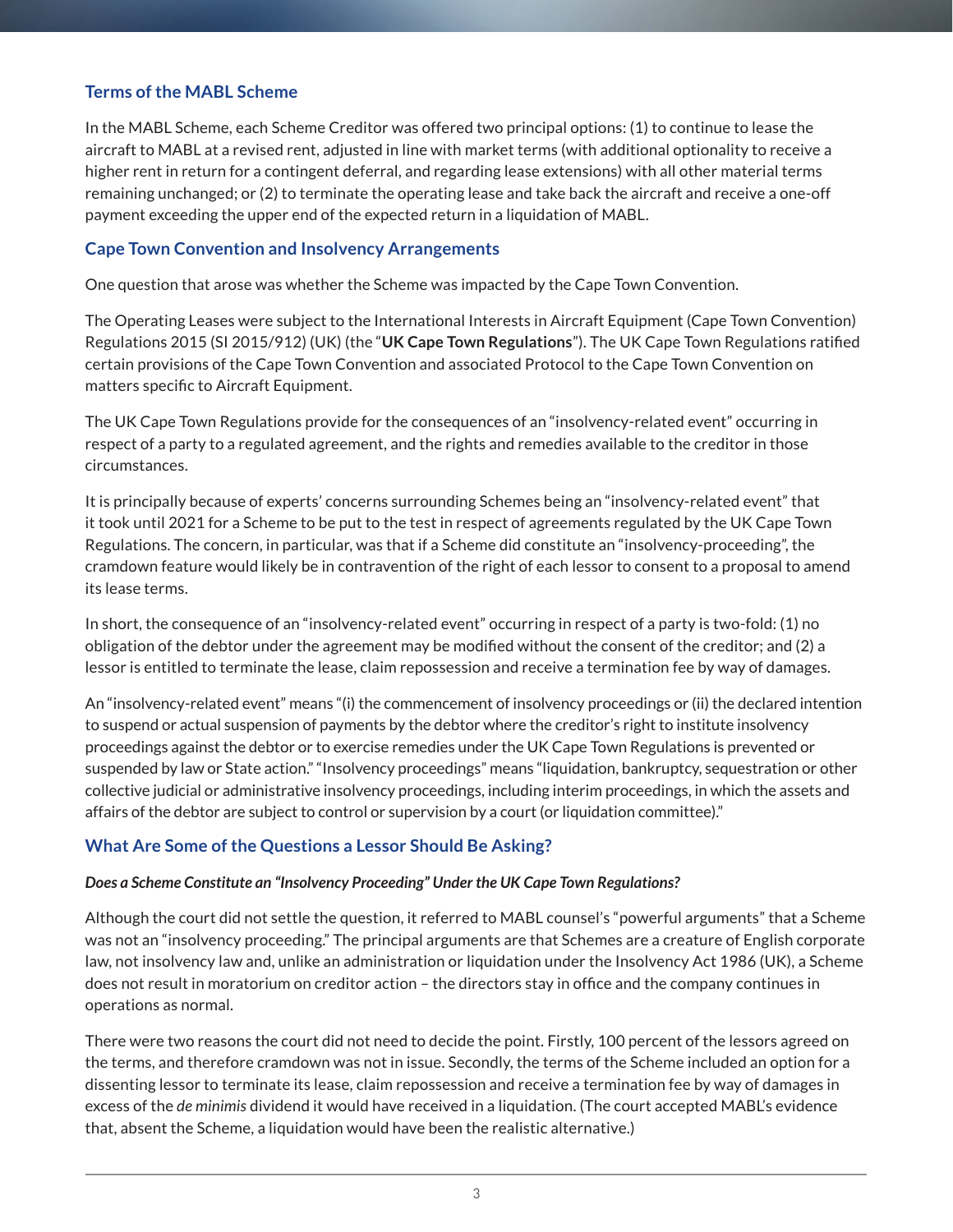The question is therefore still open. Some commentators have suggested that including a termination option, such as that in MABL's Scheme, makes the point moot. However, that may not necessarily be the case. It might be argued that a lessor should be able to at least be issued shares in the restructured company, as in most Chapter 11 cases. The argument would be that, if the lessor is left with only a *de minimis* termination fee calculated by reference to its dividend on a liquidation, then this unfairly compels the lessor to agree to the restructuring – and so is a back-door cramdown.

As for Restructuring Plans, they have already been held to fall within a definition of "bankruptcy proceedings" set forth in a treaty to which the UK is a party called the Lugano Convention – primarily due to the "financial difficulty" threshold mentioned above. This threshold is absent in Schemes. The Lugano Convention definition is not dissimilar to the "insolvency proceeding" definition in the UK Cape Town Regulation. There may therefore be additional arguments that a Restructuring Plan is an "insolvency proceeding" for the purposes of the UK Cape Town Regulations.

#### *Which Lessors Should Have English Processes in Their Purview?*

In short, if a lease is governed by English law and subject to the jurisdiction of the English courts, lessors should consider their leases susceptible to a compromise by way of a Scheme or a Restructuring Plan, at least for the purposes of jurisdiction.

English courts accept jurisdiction for foreign companies routinely, on bases not dissimilar to the US courts for a Chapter 11 filing. There simply needs to be a "connection" to the UK. This can be satisfied by the presence of one of a number of factors (e.g., if the governing law of the lease is English law, if a critical mass of creditors is located in the UK or if a co-obligor is incorporated in the UK). In MABL, the leases were governed by English law and subject to English court jurisdiction, and this was accepted as sufficient for the English court to exercise jurisdiction.

There is another factor that the English court requires: evidence that the Scheme will be likely to take effect in the jurisdiction(s) where it needs to. This requirement is a practical one – the English court will not "act in vain." In MABL, evidence of Malaysian counsel was adduced confirming that the Scheme would be recognised in Malaysia.

#### *Why is an English Process an Attractive Solution to an Airline?*

Here are the top five reasons:

- A variation of contractual rights under a Scheme prevents a lessor of an English law-governed lease from invoking the so-called "Rule in Gibbs" as a defence to a compromise process under a foreign law (such as a process under Malaysian law, for example). The Rule in Gibbs, which dates back to the 1890s and is still good law, provides that an English law debt may be varied or discharged only by an English law process (unless the creditor submits to the foreign process). In this case, it means that, had the Malaysian court purported to compromise the operating leases, a lessor could have sought an injunction from the English court preventing it taking effect in the UK, and thus facilitate an action against MABL's assets in the UK.
- As with a Chapter 11, the airline directors stay in control and the company can continue in operations, but unlike Chapter 11, there is no court supervision of the company for the duration of the Scheme process.
- Schemes are more flexible, cheaper and speedier than a Chapter 11, insofar as the debtor's board chooses which class(es) of creditors to include in the proposal for compromise, and "out of the money" creditors have limited rights to exercise "nuisance value." This is in contrast to Chapter 11, where representation of the unsecured creditor committee is alive and well, whether or not "out of the money."
- Protracted valuation disputes (e.g., regarding market value of the leases and liquidation value of the company) are rare absent credible evidence challenging the debtor's case. To argue against the debtor's valuation, a stakeholder must become a party to the proceedings and apply for discovery in the usual way.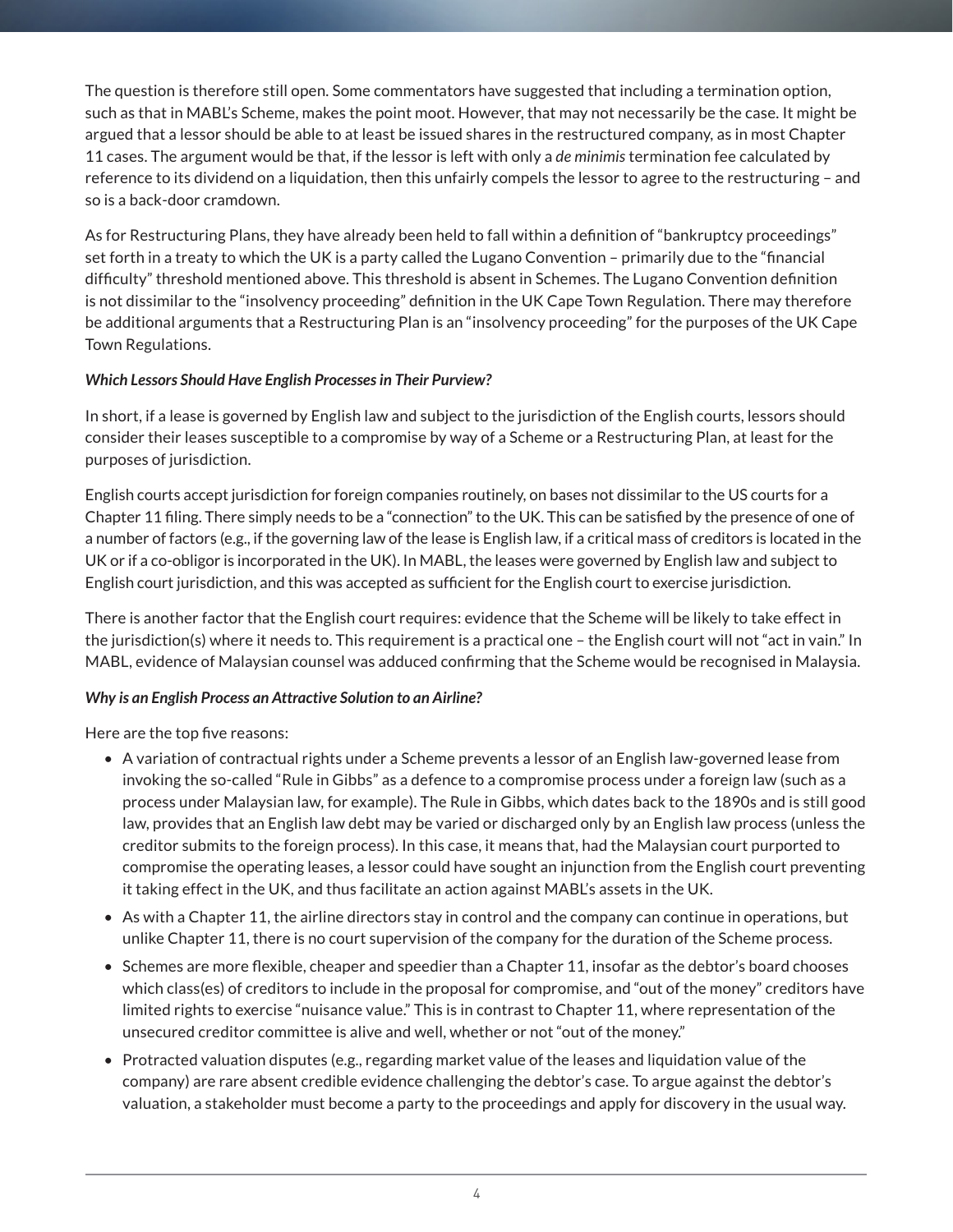• The losing party risks being ordered to pay not only its own costs, but also the costs of the winning parties. Taking a litigious position against the debtor is therefore not a "free option."

There are some noteworthy similarities with Chapter 11: (1) third party obligors' claims (such as guarantors) can be released without needing to be made party to the Scheme; and (2) schemes are routinely recognised globally. (For European companies, Brexit has not changed this.)

### *How Did the English Court Arrive at the Decision to Agree With the Debtor That All Aircraft Lessors Should Be Included in the Same Class?*

Class constitution is decided according to stakeholders' legal (as opposed to collateral) rights against the debtor, both going into and coming out of the Scheme. Stakeholders vote in the same class if their rights are "*not so dissimilar as to make it impossible for them to consult together with a view to their common interest.*"

The court held that, despite the wide range of haircuts offered to lessors depending on the vintage of the aircraft, they should be put in the same class because there was far more uniting them than dividing them.

#### *How Can a Lessor Prepare Itself for a Scheme?*

For as long as the issue remains unsettled, it is open for lessors to argue that a Scheme constitutes an "insolvency proceeding" and, insofar as it purports to impose a variation on lessors, is in contravention of the UK Cape Town Regulations.

Separately, in circumstances where the debtor includes a "termination option" in the package of compromise options (as MABL did), there may be an argument that the statutory right to pursue damages on termination is illusory.

What a lessor should do is engage as early as possible with the airline to put its case forward as to valuation and preferred restructuring options. To the extent practical, lessors should group together to discuss their options as a class.